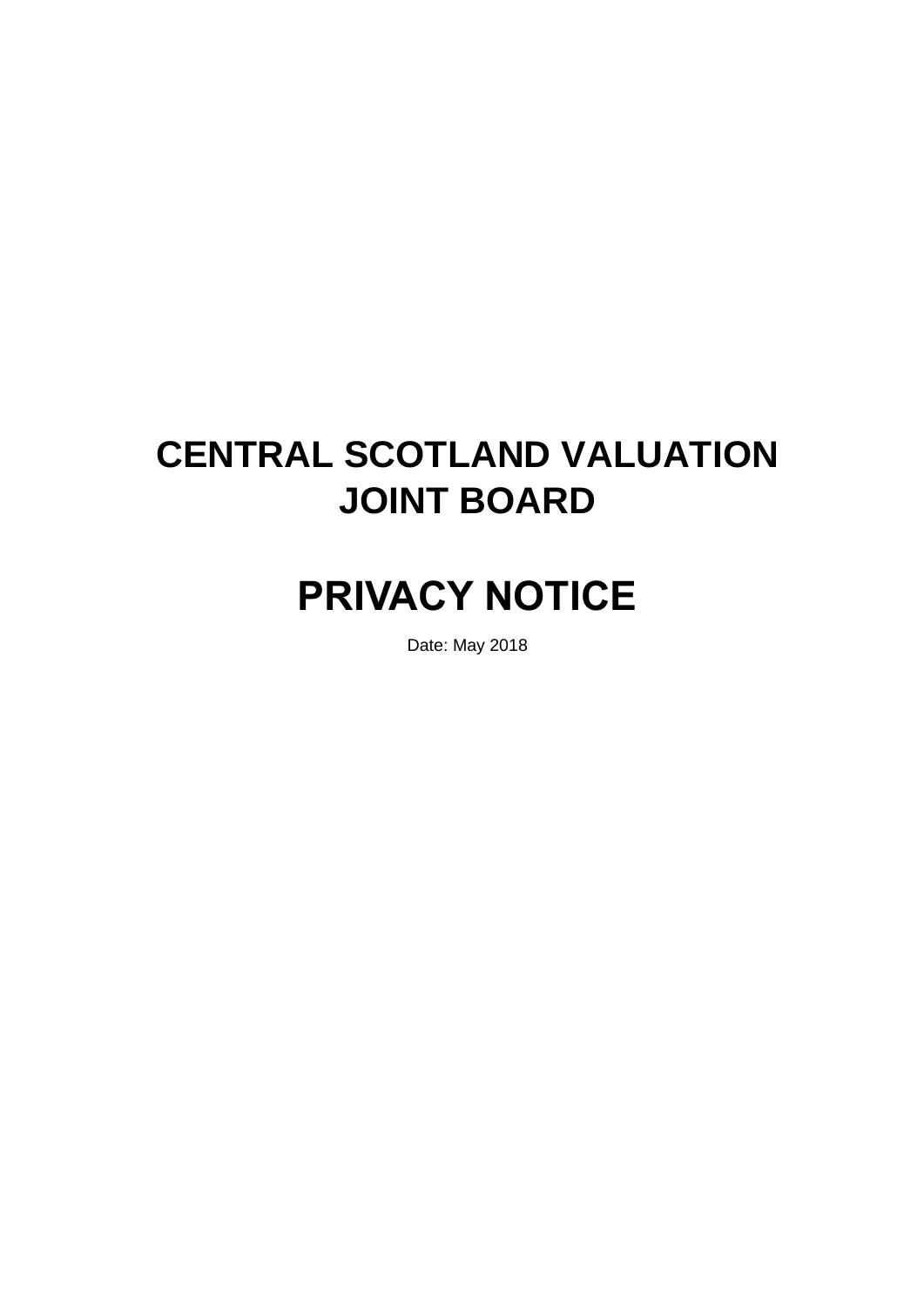# **Privacy statement for the functions of Central Scotland Valuation Joint Board**

#### **Who are we?**

Central Scotland Valuation Joint Board was established by the Valuation Joint Board (Scotland) Order 1995 as the Valuation Authority for the Falkirk, Stirling and Clackmannanshire Council areas. We are located at Hillside House, Laurelhill Business Park, Stirling, FK7 9JQ, and our Data Protection Officer can be contacted by post at the above address or by email at: [DPO@centralscotland-vjb.gov.uk](mailto:DPO@centralscotland-vjb.gov.uk)

#### **Why do we need your personal information and what do we do with it?**

You are giving us your personal information to allow us to administer the corporate, financial and human resource functions of the Joint Board We may also use your information to contact you by post, email or telephone and to maintain our records.

You are giving us your personal information to allow us to effectively manage your employment or prospective employment with Central Scotland Valuation Joint Board, and for us to meet our obligations to you as an employee or prospective employee.

During your employment, you may be invited to disclose personal characteristic information as defined in the Equality Act 2010 and other equalities related information. This information is used for statistical monitoring of the composition of Central Scotland Valuation Joint Board workforce.

#### **Legal basis for using your information:**

Processing your personal information is necessary for the performance of a contract with you (or in the case of recruitment, to take steps to enter into a contract with you). If you do not provide us with the information we have asked for then we will not be able to manage our employment relationship with you.

Some of the information we collect is special category personal data, the processing of this information is necessary for the purpose of carrying out the obligations and exercising specific rights of the controller or data subject in the field of employment. You can find a copy of my special category personal data policy at <https://www.saa.gov.uk/central/privacy-notices/>

#### **Who do we share your information with?**

We are legally obliged to safeguard public funds so we are required to verify and check your details internally for fraud prevention. We may share this information with other public bodies for the same purpose. We are also legally obliged to share certain data with other public bodies such as HMRC and will do so where the law requires this. We will also generally comply with requests for specific information from other regulatory and law enforcement bodies where this is necessary and appropriate. Your information is also analysed internally to help us improve our services. This data sharing is in accordance with our Data Protection Policy. It also forms part of our requirements in line with our Records Management Plan in terms of the Public Records (Scotland) Act 2011 which has been submitted for approval.

We sometimes need to share your personal information with other organisations. Where this is necessary we are required to comply with all aspects of the Data Protection Act 2018 and the General Data Protection Regulations (GDPR). What follows is a description of the types of organisation we may need to share some of the information we process for one or more reasons.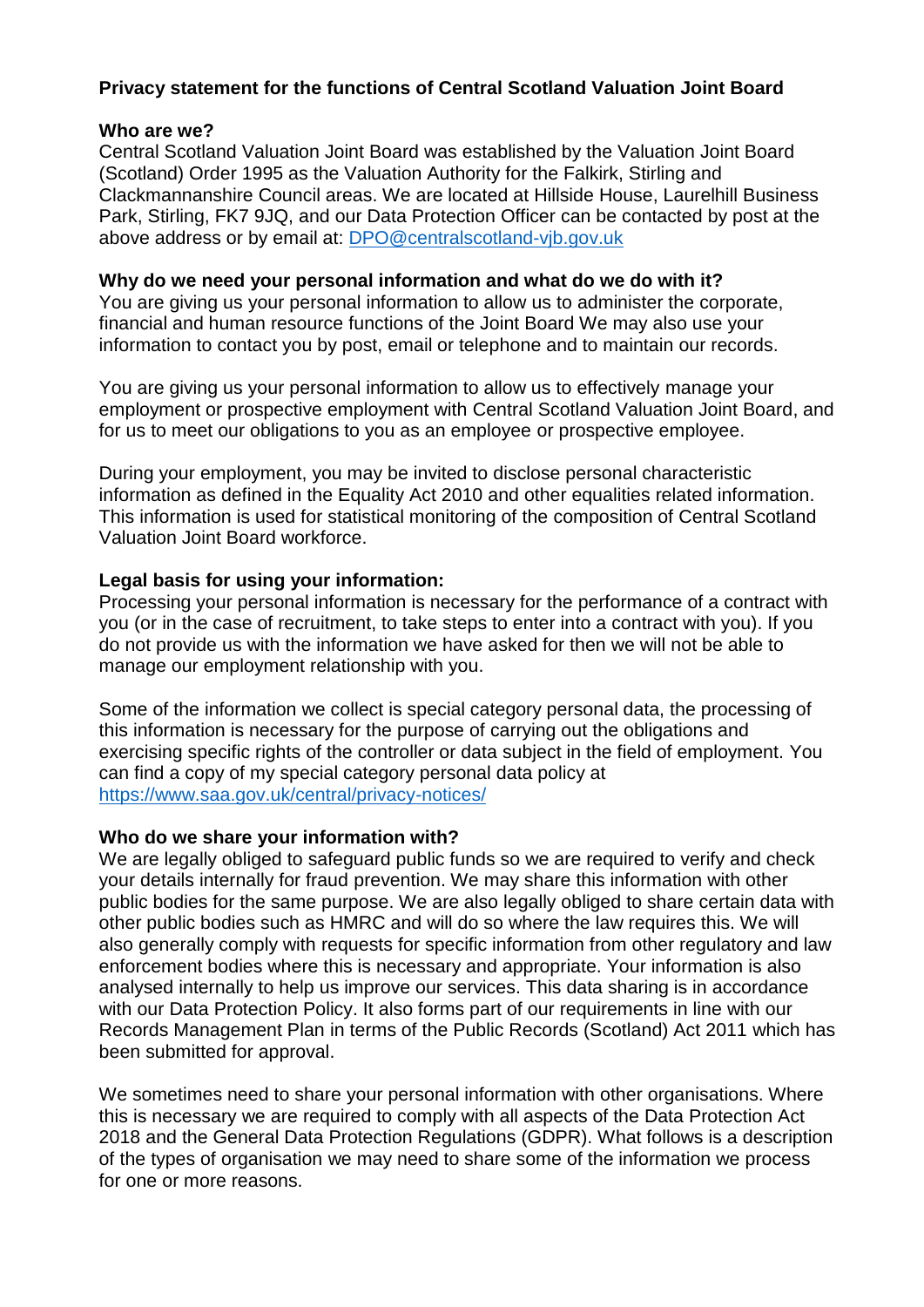Where appropriate or required we may share information with:-

- The Assessor and Electoral Registration Officer for Central Scotland
- Other Assessors and Electoral Registration Officers
- Falkirk, Stirling and Clackmannanshire Council
- Clackmannanshire Council as our provider of Support Services
- Banks and other Financial Institutions
- HMRC
- Department of Work and Pensions
- Government Bodies
- Pension Fund Administrators
- Occupational Health Advisors
- National Fraud Initiative
- III Health Insurance Providers and Brokers
- Trade Unions
- Organisations who process your personal data on my behalf, for example, delivery organisations, mailing houses and contractors or consultants. These organisations are carefully selected and measures are put in place to protect your information

#### **International transfers:**

We do not transfer information overseas.

#### **How long do we keep your information for?**

We only keep your personal information for the minimum amount of time necessary. Sometimes this is set out in the law, but in most cases it is based on the business need. We maintain a records retention and disposal schedule which sets out how long we hold different types of information for. You can view this on our website at [www.saa.gov.uk/central/freedom-information-data-protection/](http://www.saa.gov.uk/central/freedom-information-data-protection/) or you can request a hard copy from the contact address stated above.

#### **Your rights under data protection law:**

- **Access to your information** you have the right to request a copy of the personal information that we hold about you.
- **Correcting your information** We want to make sure that your personal information is accurate, complete and up to date. Therefore you may ask us to correct any personal information about you that you believe does not meet these standards.
- **Deletion of your information** you have the right to ask us to delete personal information about you where:
	- I. you think that we no longer need to hold the information for the purposes for which it was originally obtained
	- II. you have a genuine objection to our use of your personal information –
	- III. our use of your personal information is contrary to law or our other legal obligations

Please contact us as stated above if you wish to exercise any of these rights.

#### **Information you have given us about other people:**